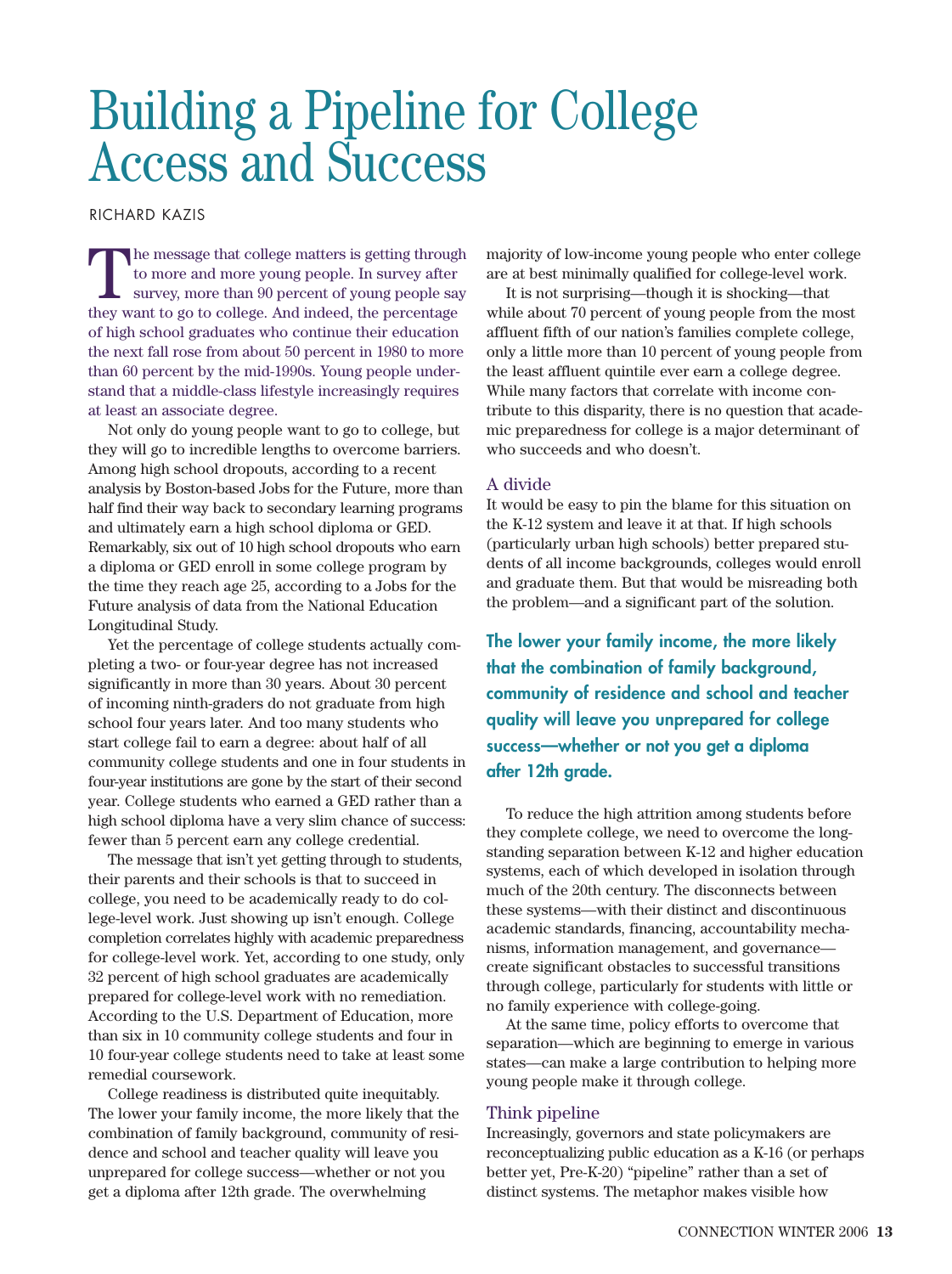students "flow" in and out of different institutions, at which points and for which students the leaks are most serious, and how to target institutional and systemic improvement efforts to plug the leaks. In this framework, high school completion becomes a means rather than an end, a transition point in the progression to a college credential.

A recent book of essays edited by Jobs for the Future staff (*Double the Numbers: Increasing Postsecondary Credentials for Underrepresented Youth*, Harvard Education Press, 2004) points to a set of policy approaches that echo the National Center for Public Policy and Higher Education's findings on how states can best pursue K-16 reform. [See "Levers For Change," p. 16.]

**Alignment of curriculum, instruction, and assessment.** While most states are working hard to raise standards for graduating from high school, even those that have made the most progress peg exit exams to 10th-grade rather than 12th-grade skills. The recent National Education Summit on High Schools has recommended ways that states can raise the bar, such as requiring a college-prep curriculum, giving college assessments to 10th-graders, matching college placement exams and high school exit tests and creating financial incentives for lower-income students to take advantage of Advanced Placement (AP), dual enrollment and other college credit opportunities.

Jobs for the Future has found from its work helping to launch what will eventually be more than 170 Early College High Schools across the United States (with support from the Bill & Melinda Gates Foundation) that one way to jumpstart policy discussions about improving alignment is to stimulate the creation of more, and more varied, quality learning environments that combine secondary and postsecondary learning for more than the most academically prepared students. Dual enrollment policies, Advanced Placement and International Baccalaureate curricula, Early College High Schools and university-assisted models all provide powerful ways to bring secondary and postsecondary institutions and systems together to explain their standards and

expectations to each other, build common curriculum sequences and identify institutional and policy changes that can extend the college-going culture and college experiences more broadly.

**Data systems.** If educational success is to be redefined in terms of K-16 progress, state student data systems have to be able to track student achievement across the different institutions and systems. Yet only eight states currently link K-12 and higher education student records for purposes of accountability and improvement. Technical and political challenges abound, but states like Florida and Texas have shown that integrated data systems are possible.

**Accountability.** Behaviors change when incentives change. With high school accountability systems emphasizing graduation and exit exams and postsecondary accountability systems minimal, there is little incentive for the disconnected systems to work together to promote success across the pipeline. For this to change, states must redesign accountability systems to provide incentives within and across sectors for quality, achievement, efficiency and articulation with the next set of educational institutions. Florida's Legislature took important steps in this direction in 2003 by establishing a unified K-20 accountability system that holds each education delivery sector responsible for high student achievement; seamless articulation and access; a skilled workforce; and quality, efficient services. Florida law also requires that the state Board of Education recommend to the Legislature a performance-based funding formula that applies accountability standards for the public education system at every level, kindergarten through graduate school.

**Finance.** States use totally separate mechanisms to fund their K-12 and higher education systems, to the detriment of efforts to ensure that fewer students fall through the cracks. In his essay in *Double the Numbers,* David Longanecker of the Western Interstate Commission on Higher Education argues that pipeline performance can be improved through funding policies that reward success—especially for students least likely to persist.

# **A Mosaic of Disadvantaged Populations**

Which groups of people face barriers to college? More groups than you might think. A recent Social Science Research Council report outlining a research agenda for issues of access and success in postsecondary education notes: "Traditionally, disadvantaged populations have been understood in terms of their status as students from lowincome backgrounds or being the first-generation to attend college. Yet numerous other barriers to postsecondary transitions exist, many but not all of which overlap with these conventional definitions."

Among the groups whose access to and success in college need particular research consideration, the council counts: adopted children; adult learners; Asian-Americans; African-Americans; children in poverty-level families; court-supervised minors; disabled populations; dropouts/ pushouts; English-as-second-language learners; foster children; gay, lesbian, bisexual and transgendered people; incarcerated populations; Native Americans; Latinos; immigrants; migrants; rural youth; undocumented students; and urban youth.